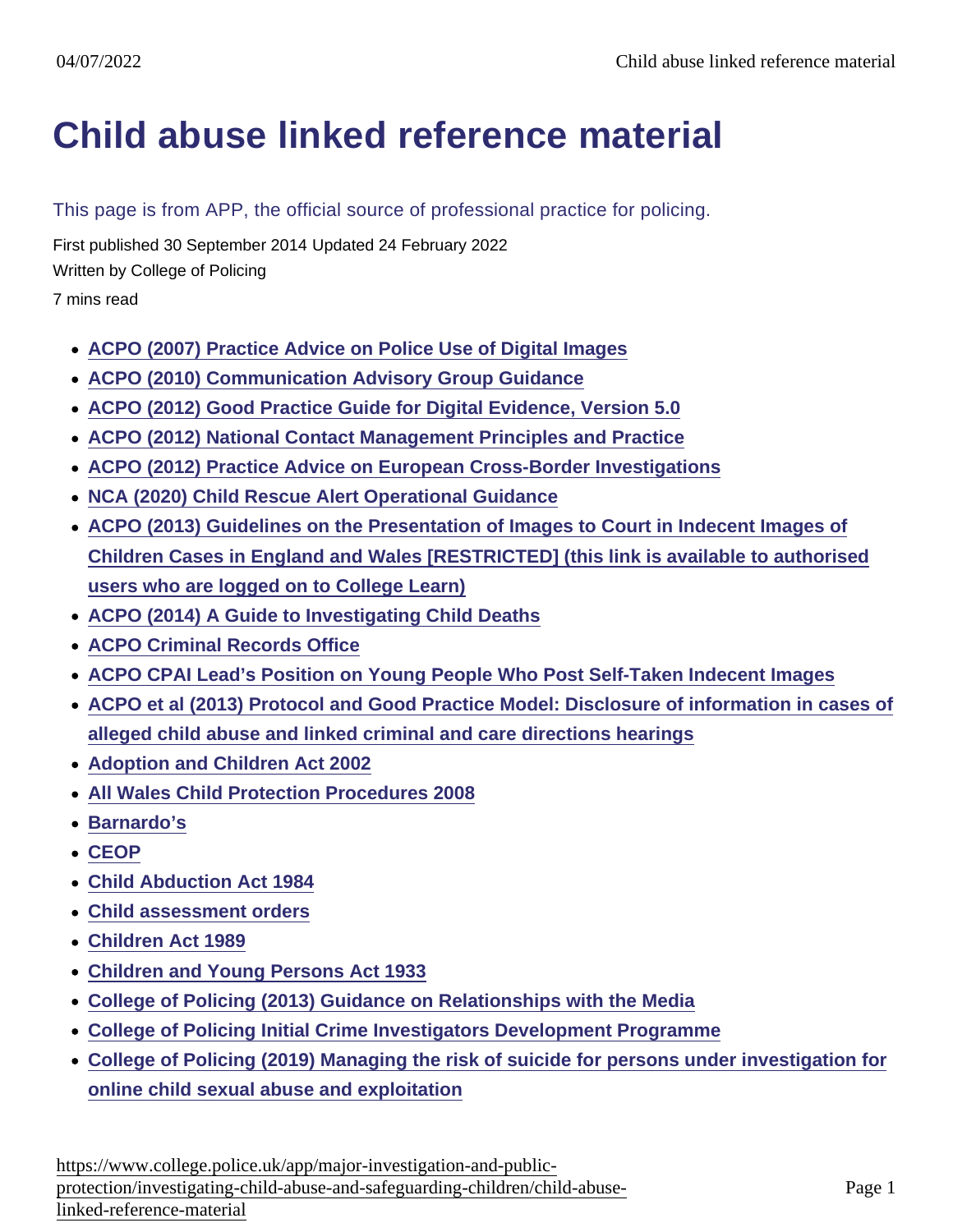- [College of Policing \(2019\) Advice for safeguarding children through use of a child](https://library.college.police.uk/docs/appref/CAWN_Procedures_final_v1.0_240919.pdf) [abduction warning notice](https://library.college.police.uk/docs/appref/CAWN_Procedures_final_v1.0_240919.pdf)
- [CPS \(2008\) Pre-Trial Witness Interviews Guidance for Prosecutors](http://www.cps.gov.uk/legal/p_to_r/pre_-trial_witness_interviews/)
- [CPS \(2013\) Guidelines on Prosecuting Cases of Child Sexual Abuse](https://www.cps.gov.uk/legal-guidance/guidelines-prosecuting-cases-child-sexual-abuse)
- [CPS \(2013\) Victim's Right to Review Scheme](http://www.cps.gov.uk/victims_witnesses/victims_right_to_review/index.html)
- [CPS \(2014\) Guidelines on prosecuting cases involving communications sent via social](http://www.cps.gov.uk/legal/a_to_c/communications_sent_via_social_media/) [media](http://www.cps.gov.uk/legal/a_to_c/communications_sent_via_social_media/)
- [CPS Disclosure Manual](http://www.cps.gov.uk/legal/d_to_g/disclosure_manual/)
- [CPS information on disclosure of material to third parties](http://www.cps.gov.uk/legal/d_to_g/disclosure_of_third_parties/)
- [CPS information on special measures](http://www.cps.gov.uk/legal/s_to_u/special_measures/)
- [Criminal injuries compensation scheme](http://www.justice.gov.uk/downloads/victims-and-witnesses/cic-a/how-to-apply/cica-guide.pdf)
- [Criminal Justice Act 2003](http://www.legislation.gov.uk/ukpga/2003/44/contents)
- [Criminal Justice and Public Order Act 1994](http://www.legislation.gov.uk/ukpga/1994/33/contents)
- [Criminal Law Act 1967](http://www.legislation.gov.uk/ukpga/1967/58/contents)
- [Criminal Procedure and Investigations Act 1996](http://www.legislation.gov.uk/ukpga/1996/25/contents)
- [Data Protection Act 1998](http://www.legislation.gov.uk/ukpga/1998/29/contents)
- [Department for Children, Schools and Families \(2008\) Safeguarding Children in whom](https://www.gov.uk/government/uploads/system/uploads/attachment_data/file/277314/Safeguarding_Children_in_whom_illness_is_fabricated_or_induced.pdf) [illness is fabricated or induced](https://www.gov.uk/government/uploads/system/uploads/attachment_data/file/277314/Safeguarding_Children_in_whom_illness_is_fabricated_or_induced.pdf)
- [Emergency protection orders](http://www.legislation.gov.uk/ukpga/1989/41/section/44)
- [European Convention on Human Rights \(ECHR\)](http://www.conventions.coe.int/Treaty/en/Treaties/Html/005.htm)
- [Faculty of Forensic and Legal Information Guidelines on Paediatric Forensic Examinations](http://www.fflm.ac.uk/wp-content/uploads/documentstore/1352802061.pdf) [in Relation to Possible Child Sexual Abuse](http://www.fflm.ac.uk/wp-content/uploads/documentstore/1352802061.pdf)
- [Female Genital Mutilation Act 2003](http://www.legislation.gov.uk/ukpga/2003/31/contents)
- [Forced Marriage Unit \(FMU\)](https://www.gov.uk/forced-marriage#forced-marriage-unit)
- [Foreign travel orders](http://www.legislation.gov.uk/ukpga/2003/42/part/2/crossheading/foreign-travel-orders)
- [Freedom of Information Act 2000](http://www.legislation.gov.uk/ukpga/2000/36/contents)
- [Gillick v West Norfolk and Wisbech Area Health Authority \[1986\] 1 AC 112](http://www.bailii.org/uk/cases/UKHL/1985/7.html)
- [HM Government \(2006\) What to do if you're worried a child is being abused](https://www.gov.uk/government/uploads/system/uploads/attachment_data/file/190604/DFES-04320-2006-ChildAbuse.pdf)
- [HM Government \(2006\) Working Together to Safeguard Children](http://webarchive.nationalarchives.gov.uk/20130401151715/https://www.education.gov.uk/publications/eOrderingDownload/WT2006 Working_together.pdf)
- [HM Government \(2007\) Safeguarding Children from Abuse Linked to a Belief in Spirit](http://webarchive.nationalarchives.gov.uk/20130401151715/https://www.education.gov.uk/publications/eOrderingDownload/DFES-00465-2007.pdf) **[Possession](http://webarchive.nationalarchives.gov.uk/20130401151715/https://www.education.gov.uk/publications/eOrderingDownload/DFES-00465-2007.pdf)**
- [HM Government \(2015\) Working Together to Safeguard Children](https://library.college.police.uk/docs/Working-Together-to-Safeguard-Children-2015.pdf)
- [HMCPSI/HMIC \(2012\) Joint Inspection Report on the Experience of Young Victims and](http://www.hmcpsi.gov.uk/documents/reports/CJJI_THM/VWEX/CJJI_YVW_Jan12_rpt.pdf) [Witnesses in the Criminal Justice System](http://www.hmcpsi.gov.uk/documents/reports/CJJI_THM/VWEX/CJJI_YVW_Jan12_rpt.pdf)

[https://www.college.police.uk/app/major-investigation-and-pu](https://www.college.police.uk/app/major-investigation-and-public-protection/investigating-child-abuse-and-safeguarding-children/child-abuse-linked-reference-material)blic[protection/investigating-child-abuse-and-safeguarding-children/child-a](https://www.college.police.uk/app/major-investigation-and-public-protection/investigating-child-abuse-and-safeguarding-children/child-abuse-linked-reference-material)buse[linked-reference-materi](https://www.college.police.uk/app/major-investigation-and-public-protection/investigating-child-abuse-and-safeguarding-children/child-abuse-linked-reference-material)al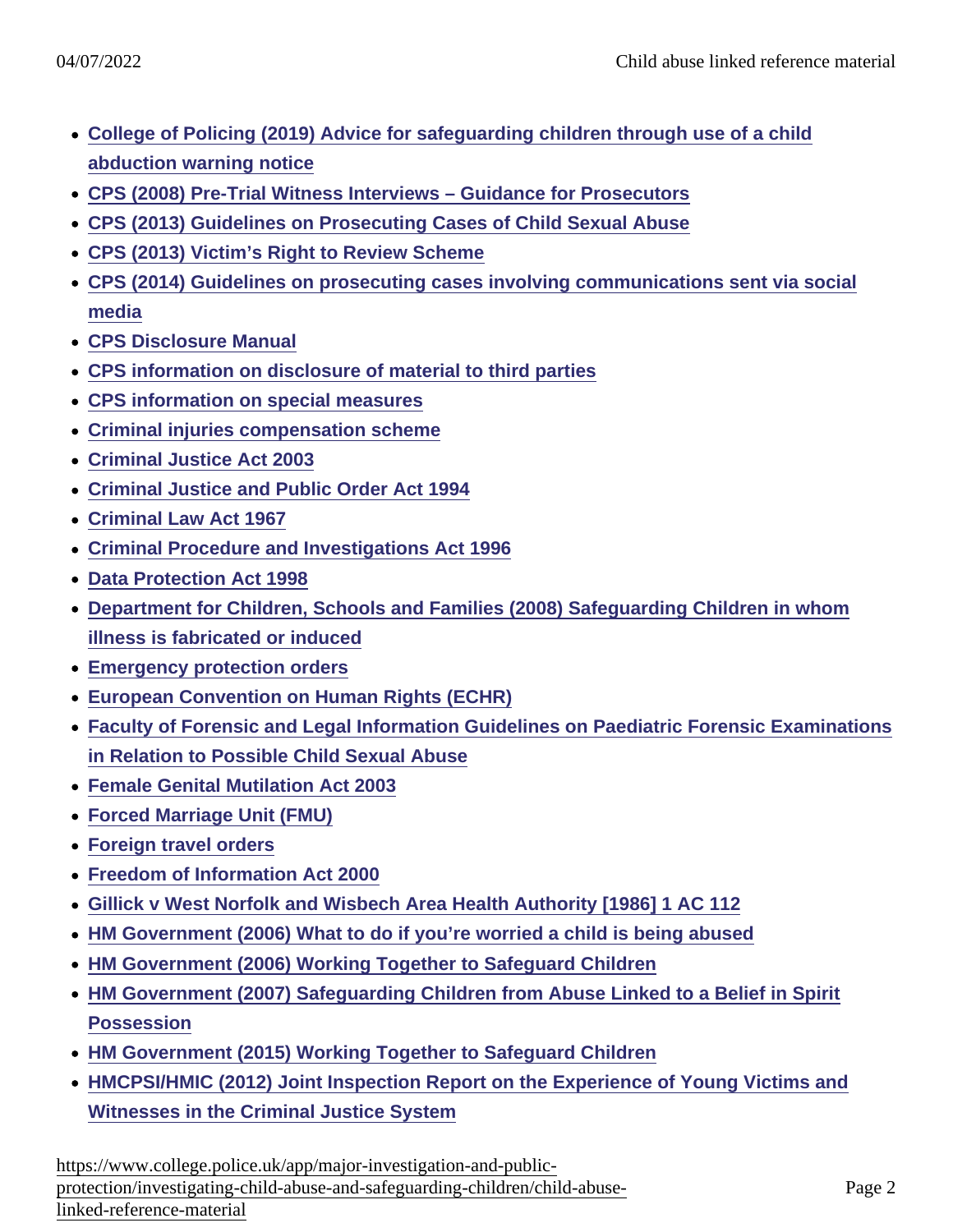- [HMIC \(2013\) 'Mistakes were made'. HMIC's review into allegations and intelligence material](https://www.justiceinspectorates.gov.uk/hmicfrs/media/review-into-allegations-and-intelligence-material-concerning-jimmy-savile.pdf) [concerning Jimmy Savile between 1964 and 2012](https://www.justiceinspectorates.gov.uk/hmicfrs/media/review-into-allegations-and-intelligence-material-concerning-jimmy-savile.pdf)
- [Home Office \(2011\) The National Crime Recording Standard \(NCRS\): What you need to](https://www.gov.uk/government/uploads/system/uploads/attachment_data/file/116269/ncrs.pdf) [know](https://www.gov.uk/government/uploads/system/uploads/attachment_data/file/116269/ncrs.pdf)
- [Home Office \(2013\) Multi-Agency Working and Information Sharing Project: Early Findings](https://www.gov.uk/government/uploads/system/uploads/attachment_data/file/225012/MASH_Product.pdf)
- [Home Office and Department of Health \(2002\) Guidance on Complex Child Abuse](http://www.nscb.org.uk/sites/default/files/Complex Child Abuse Investigations Guidance[1].pdf) [Investigations: Inter-Agency Issues](http://www.nscb.org.uk/sites/default/files/Complex Child Abuse Investigations Guidance[1].pdf)
- [Home Office Circular 017/2008](http://205.139.89.196/about-us/corporate-publications-strategy/home-office-circulars/circulars-2008/017-2008/)
- [Home Office Circular 36/2002](https://library.college.police.uk/docs/hocirc/ho-circ-2002-036.pdf)
- [Human Rights Act 1998](http://www.legislation.gov.uk/ukpga/1998/42/contents)
- [Independent sexual violence advisors](http://www.thesurvivorstrust.org/isva/)
- [Interim care order](http://www.legislation.gov.uk/ukpga/1989/41/section/38)
- [International Federation of Journalists \(2002\) Child Rights and the Media: Putting Children](http://www.ifj.org/assets/docs/247/254/cf73bf7-c75e9fe.pdf) [in the Right](http://www.ifj.org/assets/docs/247/254/cf73bf7-c75e9fe.pdf)
- [INTERPOL](http://www.interpol.int/Contact-INTERPOL)
- [Ministry of Justice \(2022\) Achieving Best Evidence in Criminal Proceedings: Guidance on](https://www.gov.uk/government/publications/achieving-best-evidence-in-criminal-proceedings) [interviewing victims and witnesses, and guidance on using special measures](https://www.gov.uk/government/publications/achieving-best-evidence-in-criminal-proceedings)
- [Ministry of Justice \(2012\) MAPPA Guidance, Version 4](http://www.justice.gov.uk/downloads/offenders/mappa/mappa-guidance-2012-part1.pdf)
- [Ministry of Justice \(2012\) The Registered Intermediary Procedural Guidance Manual](http://www.cps.gov.uk/publications/docs/RI_ProceduralGuidanceManual_2012.pdf)
- [Ministry of Justice \(2015\) Code of Practice for Victims of Crime](https://www.gov.uk/government/uploads/system/uploads/attachment_data/file/470212/code-of-practice-for-victims-of-crime.PDF)
- [National action plan to tackle child abuse linked to faith or belief](https://www.gov.uk/government/uploads/system/uploads/attachment_data/file/175437/Action_Plan_-_Abuse_linked_to_Faith_or_Belief.pdf)
- [National Agreement on Arrangements for the Use of Interpreters, Translators and](http://www.justice.gov.uk/downloads/courts/interpreters/National_Agreement_on_Use_of_Interpreters-August_2008.pdf) [Language Service Professionals in Investigations and Proceedings within the](http://www.justice.gov.uk/downloads/courts/interpreters/National_Agreement_on_Use_of_Interpreters-August_2008.pdf) [Arrangements for the Attendance of Interpreters in Investigations and Proceedings within](http://www.justice.gov.uk/downloads/courts/interpreters/National_Agreement_on_Use_of_Interpreters-August_2008.pdf) [the Criminal Justice System, as revised 2007](http://www.justice.gov.uk/downloads/courts/interpreters/National_Agreement_on_Use_of_Interpreters-August_2008.pdf)
- [National Association for People Abused in Childhood](http://www.napac.org.uk/about.asp)
- [National Autistic Society \(2011\) Autism: a guide for criminal justice professionals](http://www.autism.org.uk/cjs)
- [National Crime Agency](http://www.nationalcrimeagency.gov.uk/)
- [National Society for the Prevention of Cruelty to Children](http://www.nspcc.org.uk/)
- [NCA MCIS Poster \(to be treated as official\)](https://www.learn.college.pnn.police.uk/Course/Details/36202)
- NCA MCIS Briefing (to be treated as official)
- [NPCC \(2015\) Advice on the Structure of Visually Recorded Witness Interviews \(Third](https://library.college.police.uk/docs/appref/NPCC-(2015)-Guidance-Visually-Recorded-Interviews 3rd Edition.pdf) [Edition\)](https://library.college.police.uk/docs/appref/NPCC-(2015)-Guidance-Visually-Recorded-Interviews 3rd Edition.pdf)
- [NSPCC \(2005\) Understanding the links: child abuse, animal abuse and domestic violence](http://www.nspcc.org.uk/inform/publications/downloads/understandingthelinks_wdf48177.pdf)

[https://www.college.police.uk/app/major-investigation-and-pu](https://www.college.police.uk/app/major-investigation-and-public-protection/investigating-child-abuse-and-safeguarding-children/child-abuse-linked-reference-material)blic[protection/investigating-child-abuse-and-safeguarding-children/child-a](https://www.college.police.uk/app/major-investigation-and-public-protection/investigating-child-abuse-and-safeguarding-children/child-abuse-linked-reference-material)buse[linked-reference-materi](https://www.college.police.uk/app/major-investigation-and-public-protection/investigating-child-abuse-and-safeguarding-children/child-abuse-linked-reference-material)al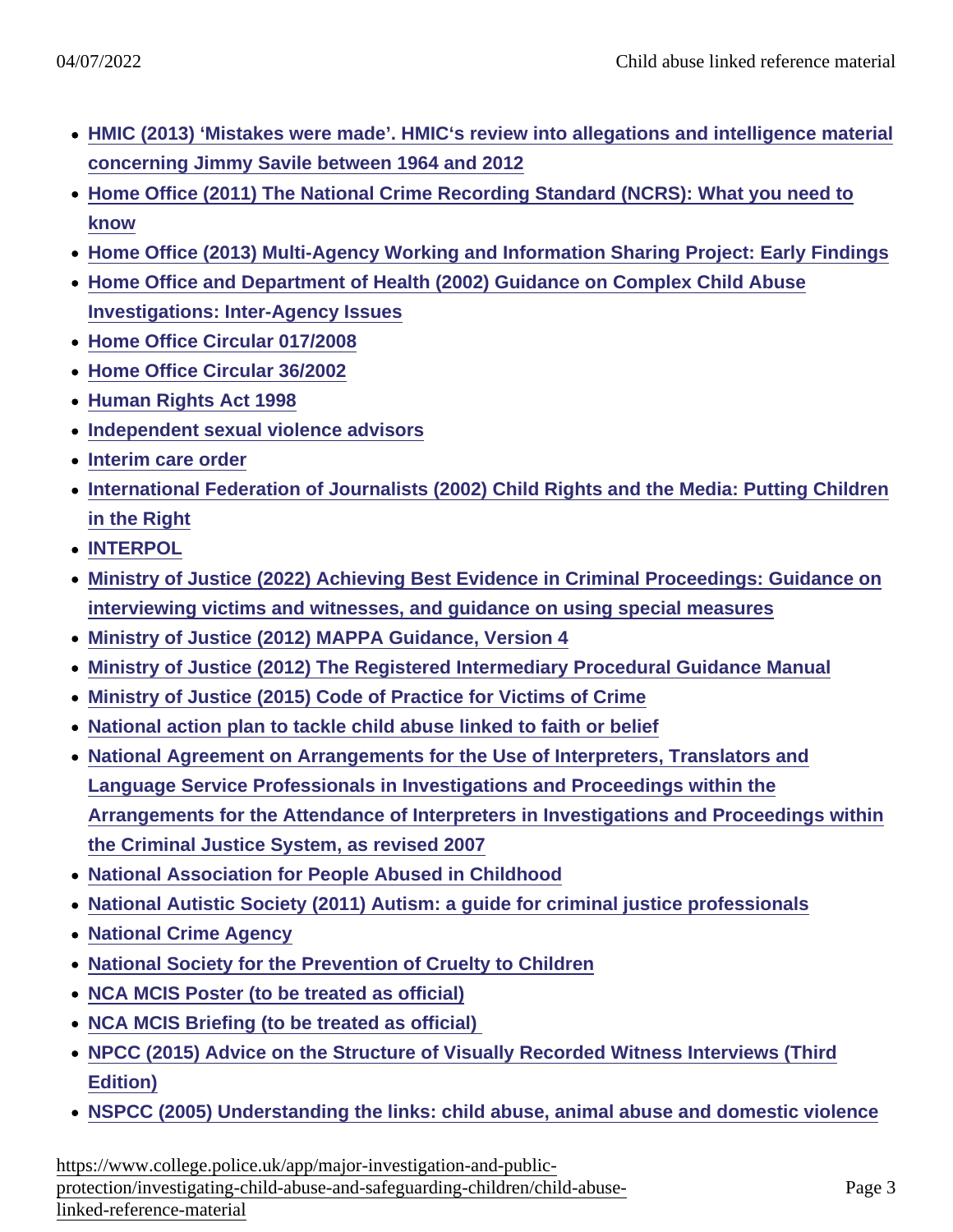- [NSPCC factsheet \(2013\) Child abuse reporting requirements for professionals](http://www.nspcc.org.uk/Inform/research/briefings/reporting_child_abuse_wda74908.html)
- [Office for Criminal Justice Reform \(2009\) Early special measures discussions between the](http://www.cps.gov.uk/legal/assets/uploads/files/13007 early measures smd 5th.pdf) [police and the Crown Prosecution Service](http://www.cps.gov.uk/legal/assets/uploads/files/13007 early measures smd 5th.pdf)
- [PACE Codes of Practice](https://www.gov.uk/guidance/police-and-criminal-evidence-act-1984-pace-codes-of-practice)
- [Police and Criminal Evidence Act 1984](http://www.legislation.gov.uk/ukpga/1984/60/contents)
- [Police Reform Act 2002](http://www.legislation.gov.uk/ukpga/2002/30/contents)
- [Prohibited Steps Order](http://www.lexisnexis.com/uk/lexispsl/family/document/393787/55KB-DRH1-F18F-01MR-00000-00/Prohibited steps orders—overview)
- [Protection of Children Act 1978](http://www.legislation.gov.uk/ukpga/1978/37/contents)
- [R v G \[2004\] 1 AC 1034](http://www.bailii.org/uk/cases/UKHL/2003/50.html)
- R v Graham-Kerr [1988] 1 WLR 1098 (not hyperlinked)
- R v Oliver [2002] EWCA Crim 2766, et al (not hyperlinked)
- R v Stamford [1972] 2 QB 391 (not hyperlinked)
- [Regulation of Investigatory Powers Act 2000](http://www.legislation.gov.uk/ukpga/2000/23/contents)
- [Reunite](http://www.reunite.org/)
- [Risk of sexual harm orders](http://www.legislation.gov.uk/ukpga/2003/42/part/2/crossheading/risk-of-sexual-harm-orders)
- [Serious case reviews](https://www.gov.uk/government/policies/supporting-social-workers-to-provide-help-and-protection-to-children/supporting-pages/serious-case-reviews-scrs)
- [Sexual Offences Act 2003](http://www.legislation.gov.uk/ukpga/2003/42/contents)
- [Sexual offences prevention orders](http://www.legislation.gov.uk/ukpga/2003/42/part/2/crossheading/sexual-offences-prevention-orders)
- [SupportLine](http://www.supportline.org.uk/problems/child_abuse_survivors.php)
- [The Emergency Protection Order \(Transfer of Responsibilities\) Regulations 1991](http://www.legislation.gov.uk/uksi/1991/1414/made)
- [The Royal College of Pathologists and The Royal College of Paediatrics and Health \(2004\)](http://www.rcpath.org/NR/rdonlyres/30213EB6-451B-4830-A7FD-4EEFF0420260/0/SUDIreportforweb.pdf) [Sudden unexpected death in infancy: A multi-agency protocol for care and investigation](http://www.rcpath.org/NR/rdonlyres/30213EB6-451B-4830-A7FD-4EEFF0420260/0/SUDIreportforweb.pdf)
- [The Royal College of Radiologists and Royal College of Paediatrics and Child Health \(2008\)](http://www.rcr.ac.uk/docs/radiology/pdf/RCPCH_RCR_final.pdf) [Standards for Radiological Investigations of Suspected Non-accidental Injury](http://www.rcr.ac.uk/docs/radiology/pdf/RCPCH_RCR_final.pdf)
- [Victim Support](http://www.victimsupport.org.uk/)
- [Welsh Assembly Government \(n.d.\) Safeguarding Children: Working Together Under the](http://wales.gov.uk/docs/dhss/publications/091126safeguardingchildrenen.pdf) [Children Act 2004](http://wales.gov.uk/docs/dhss/publications/091126safeguardingchildrenen.pdf)
- [Witness Charter](https://www.gov.uk/government/uploads/system/uploads/attachment_data/file/264627/witness-charter-nov13.pdf)
- [Witness Service](http://www.victimsupport.org.uk/help-for-witnesses)
- [Workforce Modernisation](http://www.hmic.gov.uk/media/modernising-the-police-service-20040629.pdf)
- [Youth Justice and Criminal Evidence Act 1999](http://www.legislation.gov.uk/ukpga/1999/23/contents)
- [Youth Justice Board](http://www.justice.gov.uk/about/yjb/)